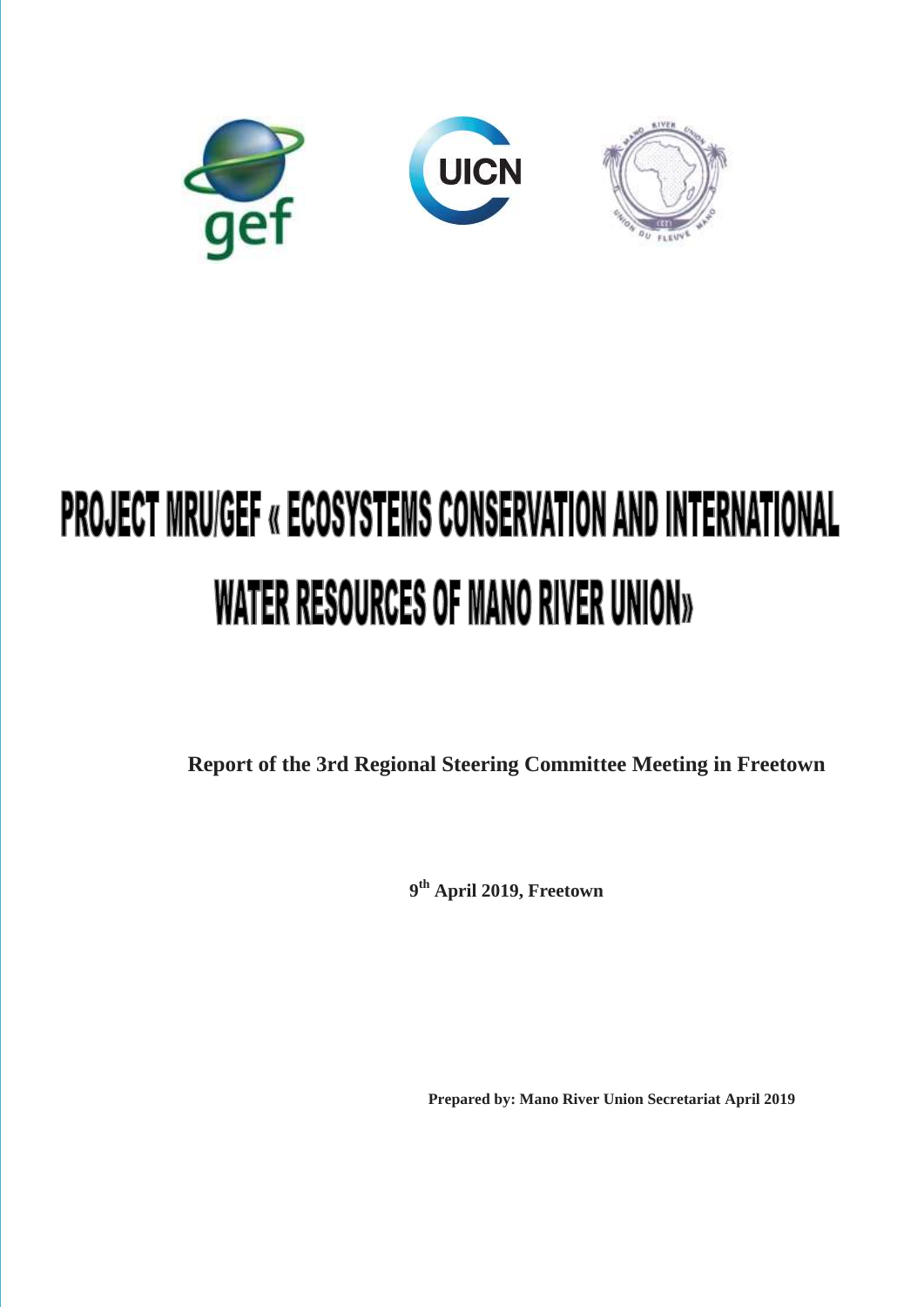#### **Introduction**

The third Session of the Regional Steering Committee (RSC) of the MRU/GEF Project "**Ecosystem Conservation and International Water Resources Management of the Mano River Union**", was held on 09 April 2019 at the **Golden Tulip Essential Kimbima Hotel** in Freetown, Sierra Leone.

This third Session recorded the effective attendance of the Statutory Members of the Regional Steering Committee including:

- The statutory members of the four member states of the MRU;
- The MRU Secretariat;
- The International Union for the Conservation of Nature (IUCN), implementing Agency;
- The Representative of the West Africa Bio-Diversity for Climate Change (WABiCC) program;
- The representative of RSPB, implementing partners in the landscape;
- The representative of the UNDP Sierra Leone;
- The Regional Project Management Unit and the four National Project Coordination Units.

The attendance list is attached to the report.

The workshop focused on the following points (see agenda in Annex):

- Opening remarks;
- Election of officers for the Session;
- Presentation of Sessions followed by discussions;
- Adoption of Recommendations.

#### **1. Setting up of the High Table**

In accordance with the practical arrangements agreed upon for the functioning of the Regional Steering Committee of the Project, the Officers for the Session are as follows:

- **Chairperson**: Dr. Edward H. SANDY, Deputy Minister representing The Minister of Water Resources of Sierra Leone
- **Vice Chairperson**: Amb. Mrs. Medina A. WESSEH, The MRU Secretary General
- **Rapporteurs**: Côte d'Ivoire and Sierra Leone supported by the Mano River Union (MRU) Secretariat.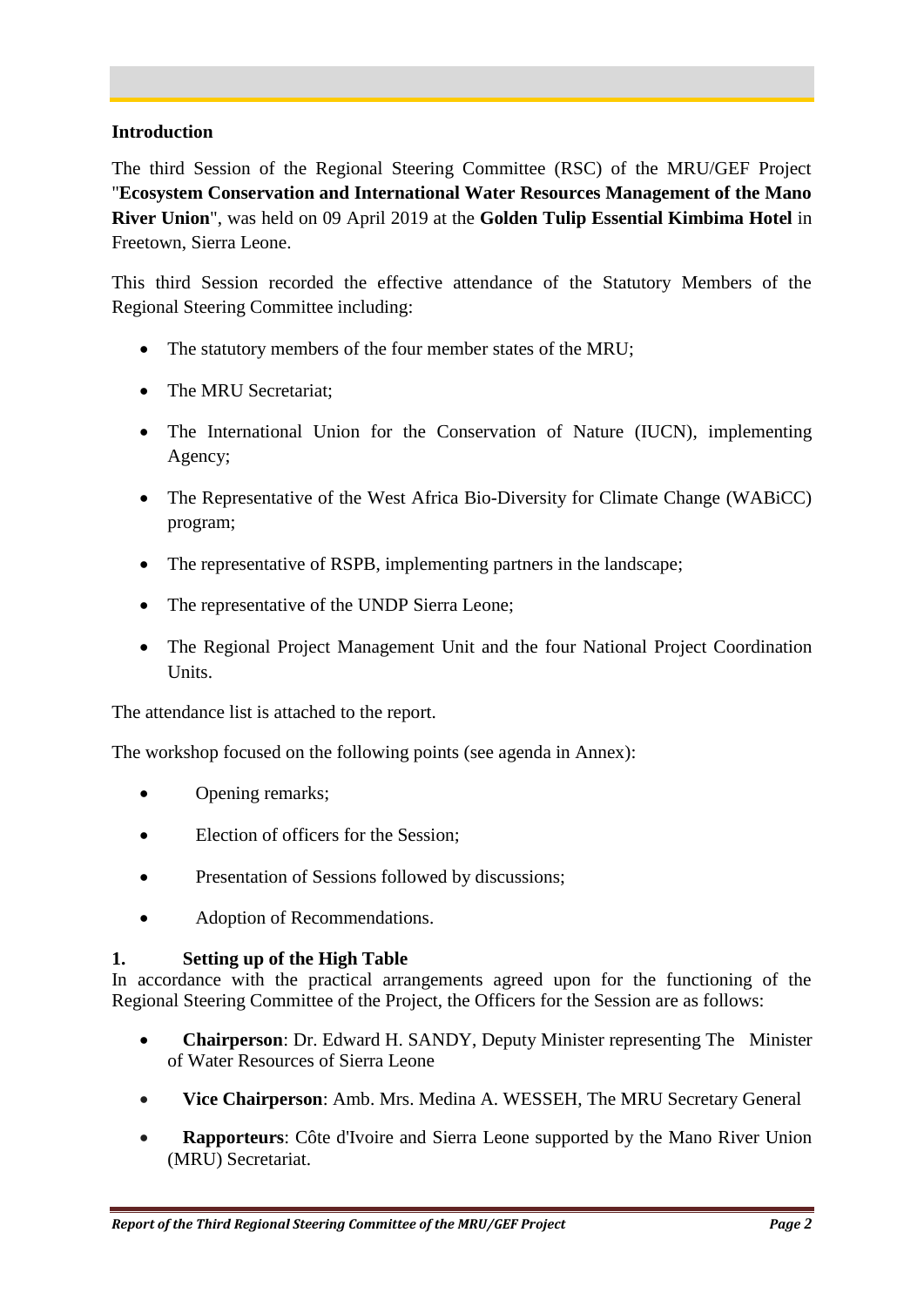# **2. Proceedings of Sessions**

## **2.1. Items of the agenda**

The Session began with the presentation of the Agenda by the Chairperson of the Session, which was adopted as follows:

- Presentation of the level of execution of the recommendations of the second session of Regional Steering Committee held in Monrovia in April 2018;
- Presentation of the results of the aide memoire of the Supervision mission;
- Presentation and Adoption of 2018 Annual Technical Report of Regional Executing Agency ( REA) +4 National Executing Agencies (NEA);
- Presentation and Adoption of the Financial report 2018;
- Presentation and Adoption of Work Plan and Budget for 2019 (REA+NEA);
- Approval of the Report and Recommendations of  $3<sup>rd</sup>$  session of RSC:
- Closing of session.

## **2.2. Summary of the discussions**

Discussions were focused on the presentations of the documents to be submitted for approval and the deliberation of the RSC.

These presentations were followed by questions, comments and suggestions by the Steering Committee Members. The main issues highlighted were:

- Low level of technical execution of the project;
- Coordination with implementing partners on the project sites;
- Mechanism to be put in place to boost project implementation;
- Packaging of activities to attract consultants;
- Difficulties related to disbursement of funds for Cote d'Ivoire;
- Level of representation of statutory members of countries at the RSC meeting.

In response to the concerns raised, the RSC made some suggestions and recommendations.

Concerning Cote d'Ivoire, the NEA should open a new bank account in a Commercial bank like the others national agencies.

The RSC adopted the financial and technical annual report 2018 and validated the general annual work plan 2019 and instructed the REA and NEAs to work closely with the implementing partners working in the landscapes to come out with a proper operational work plan and to revise the annual work plans according to the reality on ground.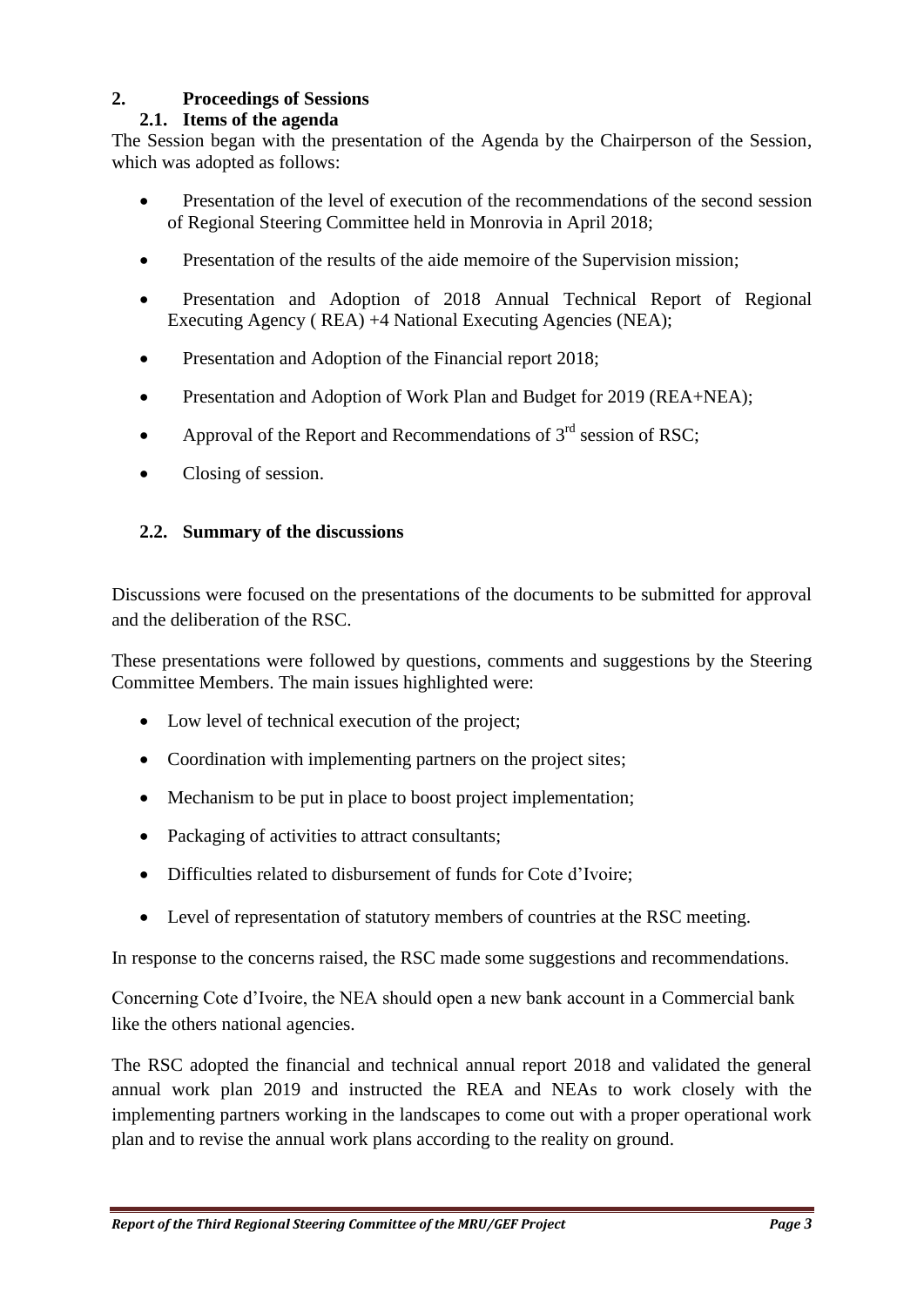## **2.3. Recommendations**

Having reviewed the recommendations stated in the aide-memoire from the supervision mission, and the pending recommendations of the second regional steering committee, the third session of the RSC adopted the following recommendations:

- $\bullet$  Having reviewed the recommendations adopted during the  $2^{nd}$  session of the RSC, it was recommended that the REA pursue the execution of recommendations that have not been implemented.
- Having observed the absence of representatives of ministers amid the statutory members according to the rules of the RSC of the project, the  $3<sup>rd</sup>$  Session of the RSC recommends to the Regional Executing Agency to take necessary measures for their effective participation in the next RSC session.
- The REA and NEA will work together to ensure that revised work plans are provided to IUCN for no-objection not later than 30 April 2019.
- Consultancies for regional activities are regrouped in order to achieve bigger impact and results, and attract more interest from service providers than numerous small interventions
- REA will ensure that reports and studies produced by the project are promoted in support to decision making for national and regional sector planning (Transboundary Forest and Water Management).
- NEA and REA will ensure that committees and platforms established inform Governments and Regional bodies planning and activities.
- All results and outcomes achieved by these activities will be reported accordingly based on the templates discussed during the supervision mission. The REA will finalize these templates and make them available to all countries no later than end of April 2019.
- Activities are planned in coordination with relevant partners on the ground, in particular co-financing partners.

## **Conclusion**

In her closing remarks, Amb. Mrs. Medina A. WESSEH, the Secretary General of Mano River Union, thanked Dr. Edward H. SANDY, Deputy Minister of Water Resources of Sierra Leone, Mr Dominique ENDAMANA the Representative of IUCN, the partners WABiCC and UNDP, the participants from the four member states for their participation in the third Regional Steering Committee meeting. She also thanked the GEF/IUCN-Mano project Regional Coordinator and his team for his tireless efforts in ensuring that the RSC meeting attained its set objective. She hopes to see the work plans revised reflecting the true spirit of a proper well-coordinated work plan in order to maintain the forest cover of our sub region. In conclusion, She expressed her gratitude to the Government of Sierra Leone and Mano River Union Secretariat for supporting the organization of this third RSC.

The chairperson of the meeting, the Deputy Minister of Water Resources also thanked everybody present for their time and contributions. In the absence of other issues to be discussed the third session of the Regional Steering Committee meeting ended at 17.20.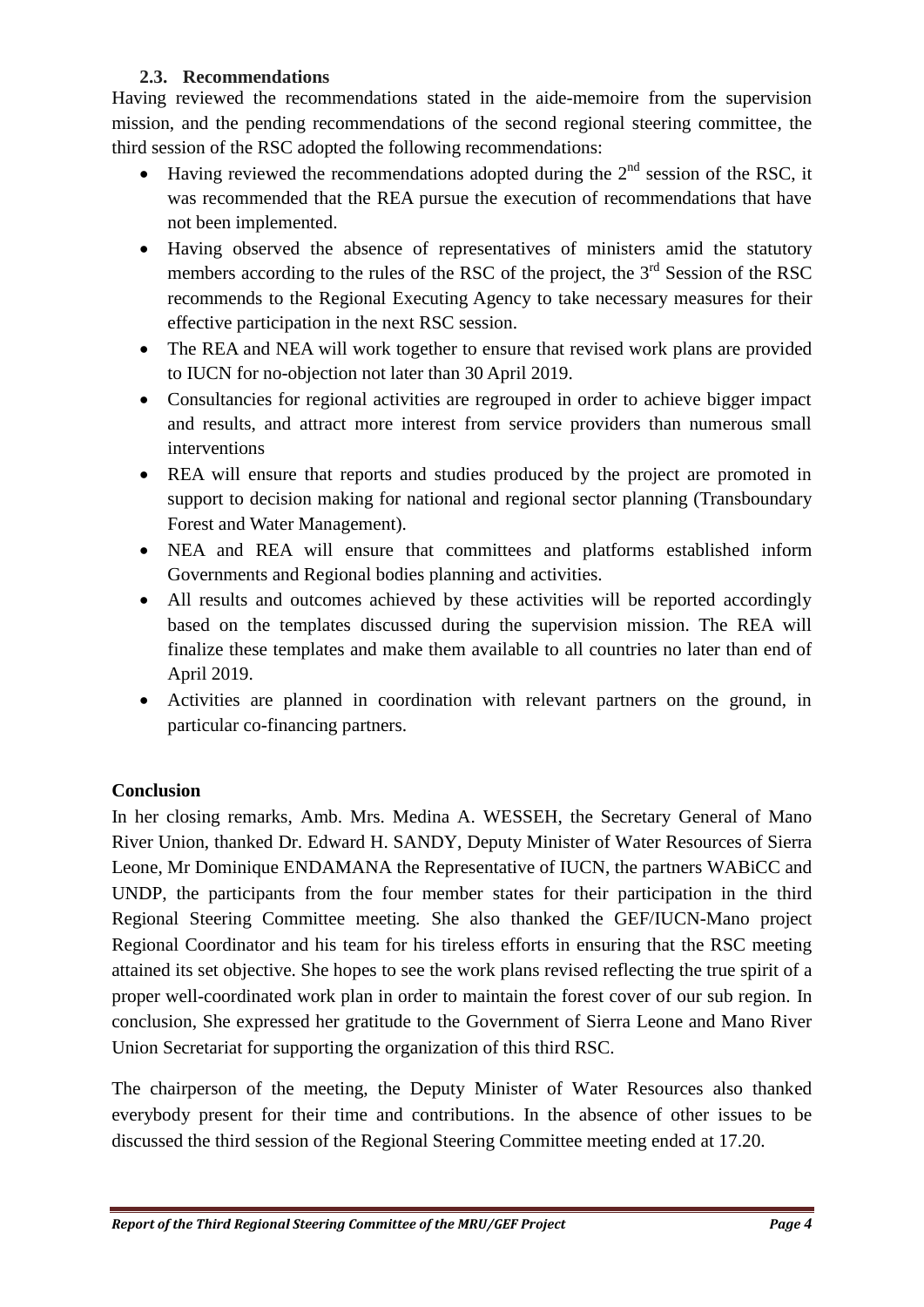| <b>SESSION [1] INTRODUCTION TO RSC</b>                                           |                                                                                  |                                                               |                                             |  |  |
|----------------------------------------------------------------------------------|----------------------------------------------------------------------------------|---------------------------------------------------------------|---------------------------------------------|--|--|
| $8:00 - 9:00$                                                                    | Registration of participants                                                     | Document the list of<br>participants                          | Participants                                |  |  |
| $9:00 - 9:30$                                                                    | Welcome speech                                                                   | Welcome Speech                                                | National Focal Point of<br>the Host Country |  |  |
|                                                                                  | Speech (MRU) - SG                                                                | Welcome Speech                                                |                                             |  |  |
|                                                                                  | Minister of Water Resources,<br>Sierra Leone                                     | Opening word                                                  |                                             |  |  |
|                                                                                  | Introduction of participants                                                     | Validate the agenda of the 1st<br><b>RSC</b>                  | National Focal Point of<br>the Host Country |  |  |
|                                                                                  | Presentation and adoption of the<br>agenda                                       |                                                               |                                             |  |  |
| $9:30 - 9:40$                                                                    | Governance body                                                                  | Put in place the high table                                   | National Focal Point of<br>the Host Country |  |  |
| Session [2] REVIEW AND APPROVAL OF THE PROGRESS REPORT                           |                                                                                  |                                                               |                                             |  |  |
| $9:40 - 09:50$                                                                   | Presentation of the results of the<br>aide-memoire of the supervision<br>mission | Approval of the results                                       | REA/MRU Secretary-<br>General               |  |  |
| $09:50 - 10:15$                                                                  | <b>Discussions</b>                                                               |                                                               | Chairperson of the high<br>table            |  |  |
| $10: 15 - 10: 40$                                                                | <b>Coffee-Break and Group photo</b>                                              |                                                               |                                             |  |  |
| Session [3] - REVIEW AND APPROVAL OF 2018 ANNUAL TECHNICAL AND FINANCIAL REPORTS |                                                                                  |                                                               |                                             |  |  |
| $10:40 - 11:00$                                                                  | 1.1 Presentation of the 2018<br>Annual Technical Report                          | Review and approval                                           | <b>REA/SG MRU</b>                           |  |  |
| $11:00 - 11:10$                                                                  | 1.2. Presentation of the financial<br>report 2018                                |                                                               |                                             |  |  |
| $11:10 - 11:30$                                                                  | <b>Discussions</b>                                                               | Recommendations                                               | Chairperson                                 |  |  |
| Session [4] REVIEW AND APPROVAL OF ANNUAL WORK PLAN AND BUDGET 2019              |                                                                                  |                                                               |                                             |  |  |
| $11:30 - 11:50$                                                                  | 1.1 Presentation of the Work<br>plan REA 2019 Budget of the<br>Project           | Review and Validation of<br>AWP and Budget for REA<br>and NEA | RPMU and NPCU                               |  |  |
| $11:50 - 12:10$                                                                  | 1.2 Presentation of the Work<br>plan NEA 2019 Budget of the<br>Project           | Adoption of the<br>Consolidated 2018Budget<br>of the Project  | <b>NEA</b>                                  |  |  |
| 12:10-13:30                                                                      | <b>Discussions</b>                                                               | Formulation of<br>recommendations                             | Chairperson                                 |  |  |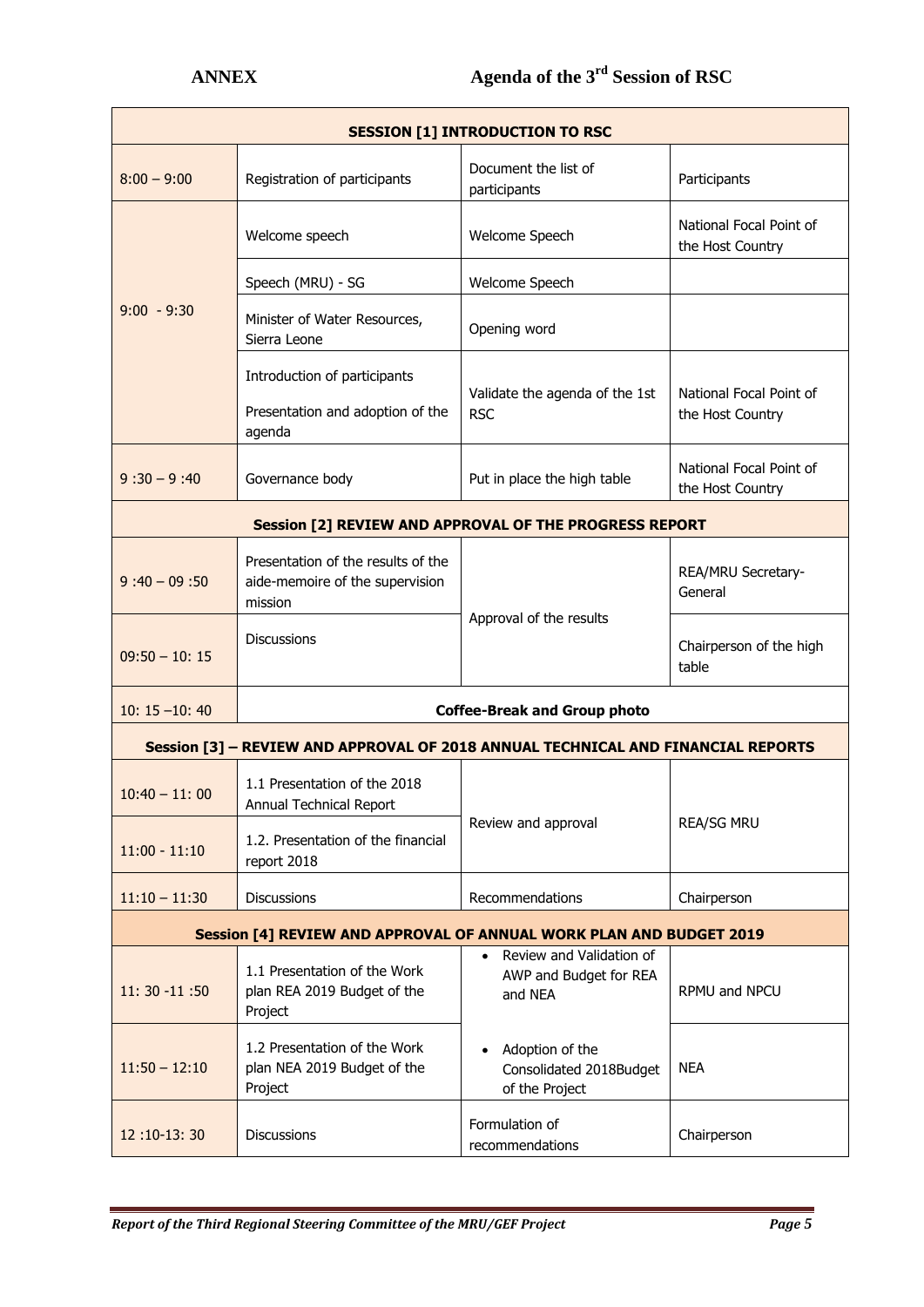| $13:30-14:30$          | <b>LUNCH Break</b>                                |                                                                     |                    |  |  |
|------------------------|---------------------------------------------------|---------------------------------------------------------------------|--------------------|--|--|
| $14:30 - 16:15$        | Drafting of the report of the 3rd session         |                                                                     |                    |  |  |
| $16:15 - 16:30$        | <b>Coffee-Break</b>                               |                                                                     |                    |  |  |
| <b>SESSION</b> [5]     | APPROVAL OF REPORT AND RECOMMENDATIONS OF 3RD RSC |                                                                     |                    |  |  |
| $16:30 - 17:30$        | Presentation of the report and<br>recommendations | Adoption of the Steering<br>Committee Report and<br>recommendations | Secretariat of RSC |  |  |
| <b>CLOSING SESSION</b> |                                                   |                                                                     |                    |  |  |
| 17:00                  | Closing Remarks S.G MRU                           |                                                                     | <b>MRU SG</b>      |  |  |